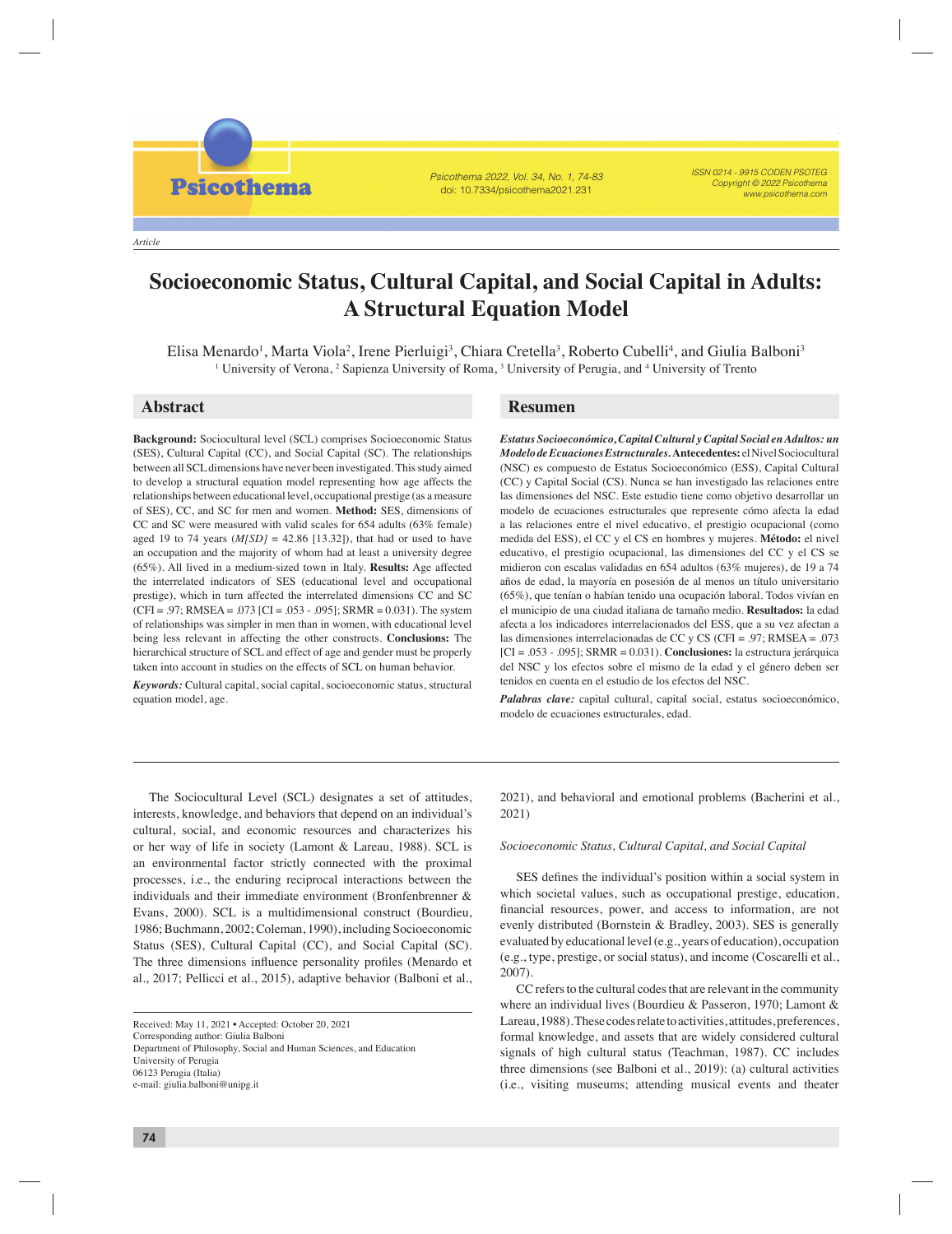performances; reading books) and goods (books or artworks) (e.g., Dumais, 2002); (b) cultural technical skills and knowledge (i.e., using foreign languages and technology; performing in concerts, plays or shows; creating art) (e.g., Lareau & Weininger, 2003); (c) engagement in cultural, community service, religious or political groups/associations (e.g., Jeannotte, 2003).

SC refers to the set of actual or potential resources associated with durable and trustworthy social network connections that are more or less institutionalized (Bourdieu, 1986). SC concerns various types of social ties (Kreuter & Lezin, 2002). Bonding SC includes the relationships within homogeneous groups, such as family, neighbors, or friends, sharing interests and mutual attraction. Bridging SC includes the relationships across groups in the community.

SES and CC are strictly related. Occupational prestige/status is positively related to the development of CC (Nakai, 2011; Roose, 2015). Educational level is one of the most important correlates of cultural consumption (e.g., De Graaf et al., 2000; Lemel & Katz-Gerro, 2015; Nakai, 2011). It affects participation in all highbrow activities (i.e., attending musical events, visiting museums, and spending time reading) but also going to the cinema and restaurants and using media (DiMaggio, 2004; Willekens & Lievens, 2014).

SES and SC are also strictly related. People with a low SES show smaller networks and lower levels of involvement in social and civic activities (Baum et al., 2000) but more local and informal ties with relatives (Horvat et al., 2003; Van Groenou & Van Tilburg, 2003) and neighbors (Baum et al., 2000). Additionally, people with higher SES are more likely to form and maintain ties outside the family (Horvat et al., 2003; Van Groenou & Van Tilburg, 2003). The general purpose of the present investigation is to develop a model that represents the relationships between SES, CC, and SC. Furthermore, we hypothesize that demographic variables, such as age and gender, affect all the three dimensions of SCL.

# *Effect of Age and Gender*

Older people usually have higher cultural participation rates than younger people (e.g., Toepoel, 2011). In contrast, younger people show higher social participation and network size than older people (Cornwell et al., 2008; Kalmijn, 2003). SC levels do not follow a linear trend during aging. While the family network size remains relatively stable throughout life, friendship networks and the number of contacts expand during adolescence and young adulthood until they reach stability and shrink during later adulthood (Lambert et al., 2006; Wrzus et al., 2013). Smaller networks for older individuals are also due to a less frequent use of the Internet (Chang et al., 2015; ISTAT, 2019), which helps to maintain, accrue and mobilize SC (Barbosa Neves et al., 2018; Yu et al., 2018). Age is negatively related to educational level and positively to occupational prestige/status (EUROSTAT, 2021; ISTAT, 2011) and upgrading change (Cheng & Furnham, 2012; Tomlinson et al., 2018).

Regarding gender, men and women have different patterns of cultural consumption and social participation. In general, it seems that CC is a more important resource for women (Willekens & Lievens, 2014). However, participation rates in high-level cultural activities are lower for women belonging to lower social classes, in particular, skilled manual workers and unemployed women (Bihagen & Katz-Gerro, 2000; Katz-Gerro, 2006). Gendered social roles and norms also shape the structure of social networks and,

consequently, the types of resources men and women can access. It has been widely found that women are more involved in informal groups and associative networks concerning arts, education, community service, caregiving, mutual support, and child-centered activities. Men, otherwise, are more likely to be involved in political and economic associations, labor unions and sports clubs and to be engaged as volunteers in leisure and professional activities (Leeves & Herbert, 2014; Lowndes, 2004). In the past, men received better education than women, but, recently, a progressive reduction in gender inequality has occurred (Breen et al., 2010; De Hauw et al., 2017), and, in many Western countries, women's graduation rates exceed those of men (Bertocchi & Bozzano, 2020). However, women still have a disadvantage in the labor market, for example, in terms of wages and career development (Korpi et al., 2013). Conversely, men tend to increase their working hours (Chung & Van der Horst, 2018).

Given this complex picture, we aimed to develop a structural equation model representing how age affects the relationships among educational level, occupational prestige, CC, and SC for males and females. Based on the literature, our central hypotheses are: (1) age affects the interrelated indicators of educational level and occupational prestige; (2) educational level and occupational prestige affect CC and SC; and (3) age, educational level, and occupational prestige have different patterns of relationships with CC and SC in males and females.

# Method

# *Participants*

The participants included 654 adults (63% females) aged 19 to 74 years. All had or had had an occupation, and all lived in Perugia, a medium-sized town located in the center of Italy (160 thousand inhabitants). In Table 1, age, living situation, origin, educational level, and occupational prestige are reported for males and females.

In total, 1322 individuals agreed to take part in the online survey. Of them, 472 were excluded because they did not fill out the whole questionnaire  $(n = 471)$  or were younger than 18 years of age  $(n = 1)$ . Of the remaining 850 individuals, 55 were excluded because their scores on the Balanced Inventory of Desirable Responding (BIDR-6) social desirability scale, Short Form-Italian version (Bobbio & Manganelli, 2011; Paulhus, 1991) were above the cutoff, thus indicating a simulation attempt. Furthermore, 136 individuals were excluded because they never had an occupation (e.g., they were housewives or students). Finally, in agreement with Tabachnick and Fidell's (2013) suggestions on the assumptions to verify before using structural equation modeling, four univariate and one multivariate outliers were excluded (see below).

# *Instruments*

*Socioeconomic Status.* Educational level and occupational prestige (Table 1) were used as a measure of SES. Occupational prestige was measured with the Italian Occupational Prestige Scale (Meraviglia & Accornero, 2007), an ordinal scale that allows the classification of occupations into 110 categories ordered according to the associated prestige, with a score ranging from 10.84 to 89.93.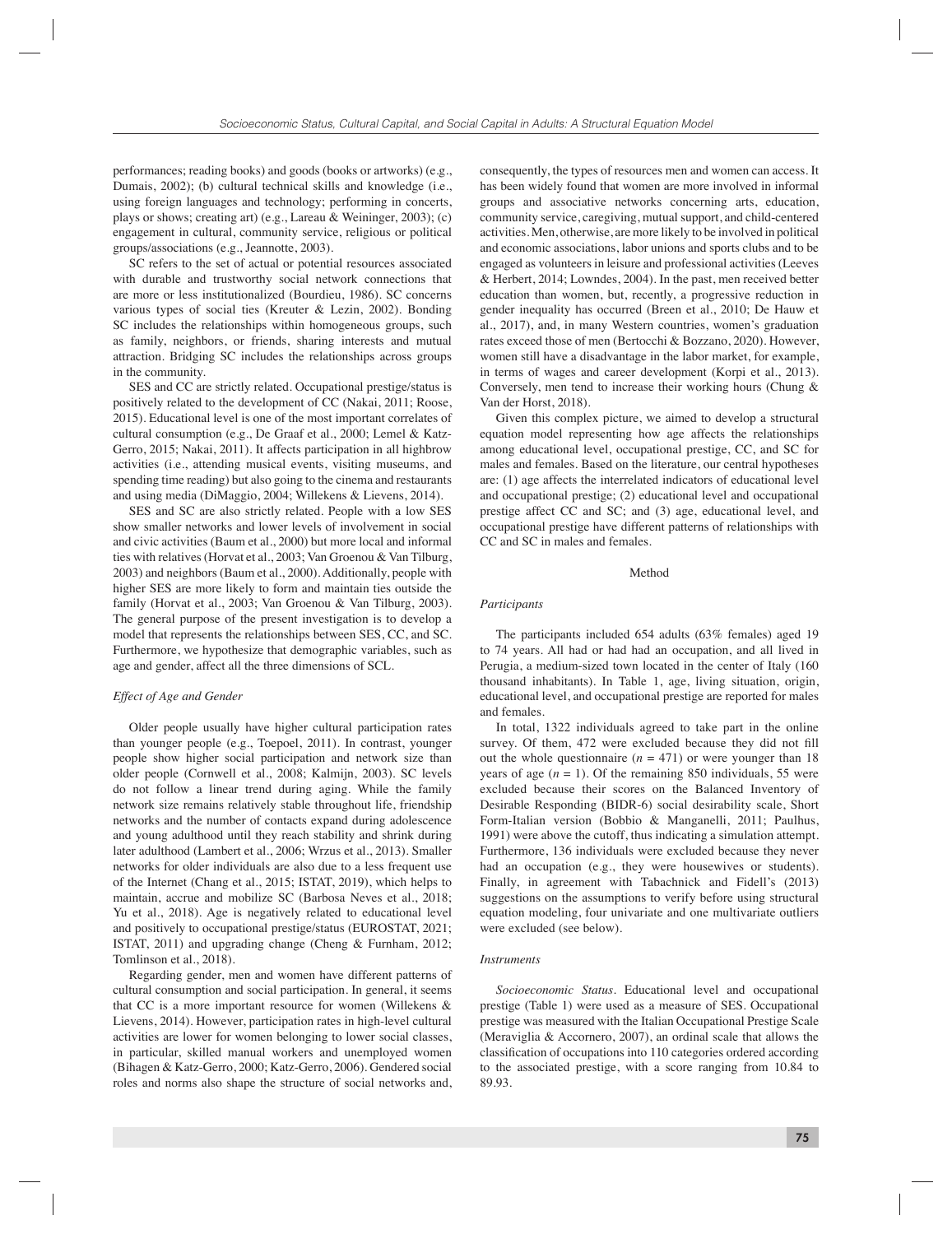| Table 1<br>Characteristics and means (SD) scores for the Scale of Cultural Capital and the Personal On-Offline Social Capital Brief Scale dimensions for all participants and the male<br>and female subgroups                                                                                                                                                                                                                                                                                                                                                                                                                                                                                                                                                       |                                                                                                                                                                                                                            |                                                                                                                                                                                                         |                                                                                                                                                                                                 |  |
|----------------------------------------------------------------------------------------------------------------------------------------------------------------------------------------------------------------------------------------------------------------------------------------------------------------------------------------------------------------------------------------------------------------------------------------------------------------------------------------------------------------------------------------------------------------------------------------------------------------------------------------------------------------------------------------------------------------------------------------------------------------------|----------------------------------------------------------------------------------------------------------------------------------------------------------------------------------------------------------------------------|---------------------------------------------------------------------------------------------------------------------------------------------------------------------------------------------------------|-------------------------------------------------------------------------------------------------------------------------------------------------------------------------------------------------|--|
|                                                                                                                                                                                                                                                                                                                                                                                                                                                                                                                                                                                                                                                                                                                                                                      | <b>Total</b><br>$(n = 654)$                                                                                                                                                                                                | <b>Males</b><br>$(n = 240)$                                                                                                                                                                             | <b>Females</b><br>$(n = 414)$                                                                                                                                                                   |  |
| Age                                                                                                                                                                                                                                                                                                                                                                                                                                                                                                                                                                                                                                                                                                                                                                  |                                                                                                                                                                                                                            |                                                                                                                                                                                                         |                                                                                                                                                                                                 |  |
| Mean $(SD)$                                                                                                                                                                                                                                                                                                                                                                                                                                                                                                                                                                                                                                                                                                                                                          | 42.86 (13.32)                                                                                                                                                                                                              | 43.46 (13.84)                                                                                                                                                                                           | 42.51 (13.01)                                                                                                                                                                                   |  |
| Range                                                                                                                                                                                                                                                                                                                                                                                                                                                                                                                                                                                                                                                                                                                                                                | 19-74                                                                                                                                                                                                                      | 20-74                                                                                                                                                                                                   | 19-69                                                                                                                                                                                           |  |
| Living situation $(\%)$                                                                                                                                                                                                                                                                                                                                                                                                                                                                                                                                                                                                                                                                                                                                              |                                                                                                                                                                                                                            |                                                                                                                                                                                                         |                                                                                                                                                                                                 |  |
| Living with biological family                                                                                                                                                                                                                                                                                                                                                                                                                                                                                                                                                                                                                                                                                                                                        | 85(13)                                                                                                                                                                                                                     | 37(15)                                                                                                                                                                                                  | 48(12)                                                                                                                                                                                          |  |
| Living with a spouse/boyfriend/girlfriend                                                                                                                                                                                                                                                                                                                                                                                                                                                                                                                                                                                                                                                                                                                            | 384 (59)                                                                                                                                                                                                                   | 125(52)                                                                                                                                                                                                 | 259(63)                                                                                                                                                                                         |  |
| Living with biological family and with a spouse/boyfriend/girlfriend                                                                                                                                                                                                                                                                                                                                                                                                                                                                                                                                                                                                                                                                                                 | 32(5)                                                                                                                                                                                                                      | 9(4)                                                                                                                                                                                                    | 23(5)                                                                                                                                                                                           |  |
|                                                                                                                                                                                                                                                                                                                                                                                                                                                                                                                                                                                                                                                                                                                                                                      |                                                                                                                                                                                                                            | 69(29)                                                                                                                                                                                                  | 84 (20)                                                                                                                                                                                         |  |
|                                                                                                                                                                                                                                                                                                                                                                                                                                                                                                                                                                                                                                                                                                                                                                      |                                                                                                                                                                                                                            |                                                                                                                                                                                                         |                                                                                                                                                                                                 |  |
|                                                                                                                                                                                                                                                                                                                                                                                                                                                                                                                                                                                                                                                                                                                                                                      |                                                                                                                                                                                                                            |                                                                                                                                                                                                         |                                                                                                                                                                                                 |  |
|                                                                                                                                                                                                                                                                                                                                                                                                                                                                                                                                                                                                                                                                                                                                                                      |                                                                                                                                                                                                                            |                                                                                                                                                                                                         |                                                                                                                                                                                                 |  |
|                                                                                                                                                                                                                                                                                                                                                                                                                                                                                                                                                                                                                                                                                                                                                                      |                                                                                                                                                                                                                            |                                                                                                                                                                                                         |                                                                                                                                                                                                 |  |
|                                                                                                                                                                                                                                                                                                                                                                                                                                                                                                                                                                                                                                                                                                                                                                      |                                                                                                                                                                                                                            |                                                                                                                                                                                                         |                                                                                                                                                                                                 |  |
|                                                                                                                                                                                                                                                                                                                                                                                                                                                                                                                                                                                                                                                                                                                                                                      |                                                                                                                                                                                                                            |                                                                                                                                                                                                         |                                                                                                                                                                                                 |  |
|                                                                                                                                                                                                                                                                                                                                                                                                                                                                                                                                                                                                                                                                                                                                                                      |                                                                                                                                                                                                                            |                                                                                                                                                                                                         |                                                                                                                                                                                                 |  |
|                                                                                                                                                                                                                                                                                                                                                                                                                                                                                                                                                                                                                                                                                                                                                                      |                                                                                                                                                                                                                            |                                                                                                                                                                                                         |                                                                                                                                                                                                 |  |
|                                                                                                                                                                                                                                                                                                                                                                                                                                                                                                                                                                                                                                                                                                                                                                      |                                                                                                                                                                                                                            |                                                                                                                                                                                                         |                                                                                                                                                                                                 |  |
|                                                                                                                                                                                                                                                                                                                                                                                                                                                                                                                                                                                                                                                                                                                                                                      |                                                                                                                                                                                                                            |                                                                                                                                                                                                         |                                                                                                                                                                                                 |  |
|                                                                                                                                                                                                                                                                                                                                                                                                                                                                                                                                                                                                                                                                                                                                                                      |                                                                                                                                                                                                                            |                                                                                                                                                                                                         |                                                                                                                                                                                                 |  |
|                                                                                                                                                                                                                                                                                                                                                                                                                                                                                                                                                                                                                                                                                                                                                                      |                                                                                                                                                                                                                            |                                                                                                                                                                                                         |                                                                                                                                                                                                 |  |
|                                                                                                                                                                                                                                                                                                                                                                                                                                                                                                                                                                                                                                                                                                                                                                      |                                                                                                                                                                                                                            |                                                                                                                                                                                                         |                                                                                                                                                                                                 |  |
|                                                                                                                                                                                                                                                                                                                                                                                                                                                                                                                                                                                                                                                                                                                                                                      |                                                                                                                                                                                                                            |                                                                                                                                                                                                         |                                                                                                                                                                                                 |  |
|                                                                                                                                                                                                                                                                                                                                                                                                                                                                                                                                                                                                                                                                                                                                                                      |                                                                                                                                                                                                                            |                                                                                                                                                                                                         |                                                                                                                                                                                                 |  |
|                                                                                                                                                                                                                                                                                                                                                                                                                                                                                                                                                                                                                                                                                                                                                                      |                                                                                                                                                                                                                            |                                                                                                                                                                                                         |                                                                                                                                                                                                 |  |
|                                                                                                                                                                                                                                                                                                                                                                                                                                                                                                                                                                                                                                                                                                                                                                      |                                                                                                                                                                                                                            |                                                                                                                                                                                                         |                                                                                                                                                                                                 |  |
| Occupational prestige (score range: 10.84-89.93)                                                                                                                                                                                                                                                                                                                                                                                                                                                                                                                                                                                                                                                                                                                     |                                                                                                                                                                                                                            |                                                                                                                                                                                                         |                                                                                                                                                                                                 |  |
|                                                                                                                                                                                                                                                                                                                                                                                                                                                                                                                                                                                                                                                                                                                                                                      |                                                                                                                                                                                                                            |                                                                                                                                                                                                         |                                                                                                                                                                                                 |  |
|                                                                                                                                                                                                                                                                                                                                                                                                                                                                                                                                                                                                                                                                                                                                                                      |                                                                                                                                                                                                                            |                                                                                                                                                                                                         |                                                                                                                                                                                                 |  |
|                                                                                                                                                                                                                                                                                                                                                                                                                                                                                                                                                                                                                                                                                                                                                                      |                                                                                                                                                                                                                            |                                                                                                                                                                                                         |                                                                                                                                                                                                 |  |
|                                                                                                                                                                                                                                                                                                                                                                                                                                                                                                                                                                                                                                                                                                                                                                      |                                                                                                                                                                                                                            |                                                                                                                                                                                                         |                                                                                                                                                                                                 |  |
|                                                                                                                                                                                                                                                                                                                                                                                                                                                                                                                                                                                                                                                                                                                                                                      |                                                                                                                                                                                                                            |                                                                                                                                                                                                         |                                                                                                                                                                                                 |  |
| Range                                                                                                                                                                                                                                                                                                                                                                                                                                                                                                                                                                                                                                                                                                                                                                | $0 - 13$                                                                                                                                                                                                                   | $0 - 13$                                                                                                                                                                                                | $0-13$                                                                                                                                                                                          |  |
| Consuming (score range: 0-24)                                                                                                                                                                                                                                                                                                                                                                                                                                                                                                                                                                                                                                                                                                                                        |                                                                                                                                                                                                                            |                                                                                                                                                                                                         |                                                                                                                                                                                                 |  |
| Mean $(SD)$                                                                                                                                                                                                                                                                                                                                                                                                                                                                                                                                                                                                                                                                                                                                                          | 12.49(5.11)                                                                                                                                                                                                                | 12.34(5.61)                                                                                                                                                                                             | 12.58(4.80)                                                                                                                                                                                     |  |
| Range                                                                                                                                                                                                                                                                                                                                                                                                                                                                                                                                                                                                                                                                                                                                                                | $1 - 24$                                                                                                                                                                                                                   | $1 - 24$                                                                                                                                                                                                | $1 - 24$                                                                                                                                                                                        |  |
| Expert using (score range: 0-16)                                                                                                                                                                                                                                                                                                                                                                                                                                                                                                                                                                                                                                                                                                                                     |                                                                                                                                                                                                                            |                                                                                                                                                                                                         |                                                                                                                                                                                                 |  |
|                                                                                                                                                                                                                                                                                                                                                                                                                                                                                                                                                                                                                                                                                                                                                                      |                                                                                                                                                                                                                            |                                                                                                                                                                                                         | 5.73 (2.79)                                                                                                                                                                                     |  |
|                                                                                                                                                                                                                                                                                                                                                                                                                                                                                                                                                                                                                                                                                                                                                                      |                                                                                                                                                                                                                            |                                                                                                                                                                                                         |                                                                                                                                                                                                 |  |
|                                                                                                                                                                                                                                                                                                                                                                                                                                                                                                                                                                                                                                                                                                                                                                      |                                                                                                                                                                                                                            |                                                                                                                                                                                                         |                                                                                                                                                                                                 |  |
|                                                                                                                                                                                                                                                                                                                                                                                                                                                                                                                                                                                                                                                                                                                                                                      |                                                                                                                                                                                                                            |                                                                                                                                                                                                         |                                                                                                                                                                                                 |  |
|                                                                                                                                                                                                                                                                                                                                                                                                                                                                                                                                                                                                                                                                                                                                                                      |                                                                                                                                                                                                                            |                                                                                                                                                                                                         |                                                                                                                                                                                                 |  |
|                                                                                                                                                                                                                                                                                                                                                                                                                                                                                                                                                                                                                                                                                                                                                                      | 1.17-4.75                                                                                                                                                                                                                  | 1.71-4.67                                                                                                                                                                                               | 1.17-4.75                                                                                                                                                                                       |  |
| Bridging (score range: 1.00-5.00)                                                                                                                                                                                                                                                                                                                                                                                                                                                                                                                                                                                                                                                                                                                                    |                                                                                                                                                                                                                            |                                                                                                                                                                                                         |                                                                                                                                                                                                 |  |
| Mean $(SD)$                                                                                                                                                                                                                                                                                                                                                                                                                                                                                                                                                                                                                                                                                                                                                          | 3.06(.63)                                                                                                                                                                                                                  | 3.11(.68)                                                                                                                                                                                               | 3.03(.60)                                                                                                                                                                                       |  |
| Range                                                                                                                                                                                                                                                                                                                                                                                                                                                                                                                                                                                                                                                                                                                                                                | 1.50-5.00                                                                                                                                                                                                                  | 1.50-4.63                                                                                                                                                                                               | $1.63 - 5.00$                                                                                                                                                                                   |  |
| Living on his/her own or with roommates<br>Origin $(\%)$<br>Born in Italy with both Italian parents<br>Born in Italy with one Italian parent and one foreign parent<br>Born in Italy with both foreign parents<br>Not born in Italy<br>Socioeconomic Status<br>Educational level (%)<br>Middle school<br>Vocational school<br>High school diploma<br>University degree first circle<br>University degree second circle<br>Master's degree first circle<br>Master's degree second circle<br>Postlauream specialization<br>Doctoral degree<br>Mean $(SD)$<br>Range<br>Cultural Capital dimensions<br>Participating (score range: 0-16)<br>Mean $(SD)$<br>Mean $(SD)$<br>Range<br>Social Capital dimensions<br>Bonding (score range: 1.00-5.00)<br>Mean $(SD)$<br>Range | 153(23)<br>603 (92)<br>22(3)<br>6(1)<br>23(4)<br>16(2)<br>8(1)<br>201(31)<br>82(13)<br>170(26)<br>14(2)<br>15(2)<br>42(6)<br>106(16)<br>53.75 (20.98)<br>10.84-89.93<br>3.34 (3.09)<br>5.94(2.85)<br>$0 - 14$<br>2.97(.54) | 221 (92)<br>9(4)<br>3(1)<br>7(3)<br>12(5)<br>5(2)<br>69(29)<br>31(13)<br>49 (20)<br>4(2)<br>3(1)<br>15(6)<br>52(22)<br>56.01 (22.07)<br>10.84-89.93<br>3.33 (3.26)<br>6.30(2.92)<br>$0-13$<br>2.93(.51) | 382 (92)<br>13(3)<br>3(1)<br>16(4)<br>4(1)<br>3(1)<br>132 (32)<br>51 (12)<br>121 (29)<br>10(2)<br>12(3)<br>27(6)<br>54(13)<br>52.44 (20.23)<br>10.84-89.93<br>3.35(2.98)<br>$0-14$<br>2.99(.55) |  |

*Cultural Capital.* An updated version of the Scale of Cultural Capital (Balboni et al., 2019) was used that allows measuring also the CC that may be developed online. It is a self-report questionnaire composed of 14 items with a 5-point Likert scale (0 to 4) (e.g., "How many times a year do you attend/watch a theatre performance from the beginning to the end, whether in person, on television, or online (for example, YouTube, Netflix)?"). The questionnaire measures the three main dimensions of CC. *Participating* refers to participation and membership in community service, political, religious, and cultural groups/associations (four items), including those with activities exclusively online.

*Consuming* refers to cultural activities, such as visiting museums, exhibitions, or galleries; attending/watching theater performances, musical events, conferences, or seminars, whether in person, on television, or online; and having books or ebooks and reading them for pleasure (six items). *Expert using* refers to cultural activities that require technical skills and formal experience, such as reading books or ebooks for study or work; using foreign languages; using the Internet or social media to download material, looking for information, watching live events; attending courses; and writing and producing artwork or performing in concerts, plays or dance productions (four items). The score ranges from 0 to 16 for both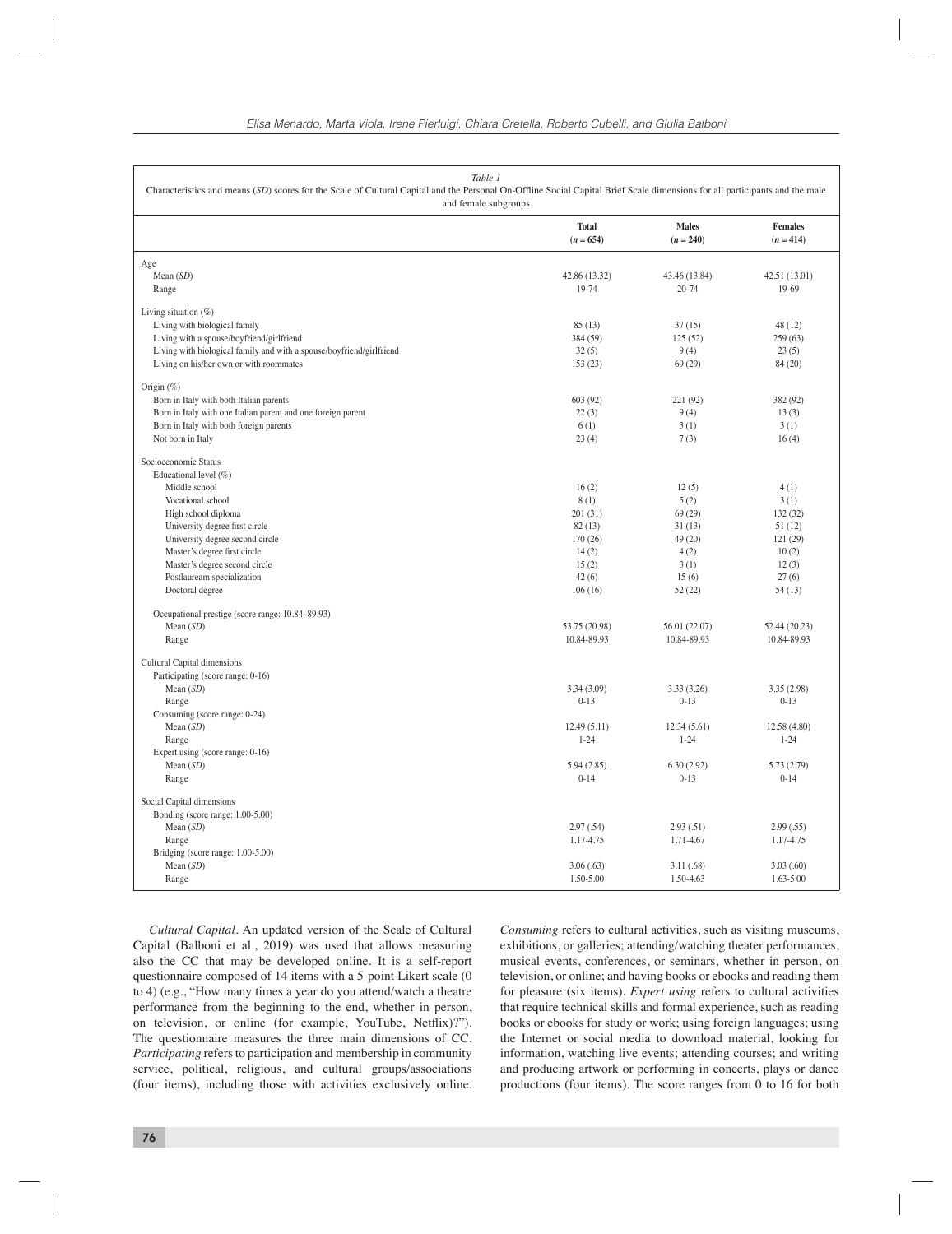the participating and expert using CC dimensions and from 0 to 24 for the consuming dimension. The factorial structure of the updated version of the Scale of Cultural Capital was verified via confirmatory factor analysis (CFA) with 466 adults  $(69\%$  females) aged 19 to 67 years (mean  $[SD] = 36.63[14.44]$ ) with a high school diploma (50%) or a degree (47%). Good goodness of fit indexes were calculated:  $rCFI = .909$ ,  $rRMSEA = .060$   $|CI = .050 - .70$ ,  $SRMR = .052$ . The Cronbach's alpha for the present study was equal to .80 (McDonald's omega = .83) for the total scale and equal to .72, .78, and .55 for the dimensions participating, consuming, and expert using, respectively.

*Social Capital*. The Personal On-Offline Social Capital Brief Scale developed by Menardo et al. (2021), adapting the Personal Social Capital Scale (Chen et al., 2009; Wang et al., 2014), was used to measure offline and online SC. It measures the two SC dimensions, bonding and bridging, through four composite items each, including 11 and eight items, respectively (e.g., "Among your friends, how many can you trust?"), evaluated on a 5-point Likert scale  $(1 \t{to} 5)$ . The first four composite items assess offline and online bonding SC with questions on size, trust and support received and quality/resources (broad connections and high reputation/influence) of informal networks (i.e., friends, work/study colleagues, people in the neighborhood, and online

contacts). The remaining four composite items evaluate offline and online bridging SC with questions on number, rights/interests represented, support received, and qualities/resources (broad social connections and extensive social influence) of community service, cultural, religious, political groups/associations a(including those with online activities). The score ranges from 1.00 to 5.00 for both bonding and bridging SC dimensions. The factorial structure was verified via CFA as well as convergent/divergent validity (Menardo et al.,  $2021$ ). The CFA confirmed that the 19 items assess the two interrelated dimensions of bonding and bridging SC (four composite items each) (rCFI = .937; rRMSEA = .077  $[CI = .054 - .101]$ ; SRMR = .052). Moreover, both dimensions were predicted by perceived stress. The bonding dimension (and not bridging) was predicted by friends' social support, whereas the bridging dimension (and not bonding) was predicted by the sense of community. These results confirmed the convergent/divergent validity of the scale. The Cronbach's alpha for the present study was equal to .80 (McDonald's omega = .76) for the eight composite items and equal to .69 and .70 for the bonding and bridging four composite items, respectively.

The labels of each item of the Scale of Cultural Capital and each composite item of the Personal On-Offline Social Capital Brief Scale are presented in Table 2.

| Table 2<br>Scale of Cultural Capital and Personal On-Offline Social Capital Brief Scale: Labels of each item or composite items, respectively, and mean (SD) scores obtained by all<br>participants and the male and female subgroups |                             |                             |                               |  |
|---------------------------------------------------------------------------------------------------------------------------------------------------------------------------------------------------------------------------------------|-----------------------------|-----------------------------|-------------------------------|--|
|                                                                                                                                                                                                                                       | <b>Total</b><br>$(n = 654)$ | <b>Males</b><br>$(n = 240)$ | <b>Females</b><br>$(n = 414)$ |  |
|                                                                                                                                                                                                                                       | Mean $(SD)$                 | Mean $(SD)$                 | Mean $(SD)$                   |  |
| <b>Scale of Cultural Capital</b>                                                                                                                                                                                                      |                             |                             |                               |  |
| Printed book and e-book read for pleasure in a year                                                                                                                                                                                   | 2.1(1.2)                    | 2.0(1.2)                    | 2.1(1.1)                      |  |
| Printed book and e-book read for study/work in a year                                                                                                                                                                                 | 2.0(1.3)                    | 2.0(1.3)                    | 2.0(1.3)                      |  |
| Number of printed books at own home                                                                                                                                                                                                   | 2.5(1.1)                    | 2.4(1.2)                    | 2.5(1.1)                      |  |
| Activities realized with the Internet or social media                                                                                                                                                                                 | 1.9(0.8)                    | 1.9(0.8)                    | 1.9(0.8)                      |  |
| Use of foreign languages                                                                                                                                                                                                              | 1.5(1.3)                    | 1.7(1.3)                    | 1.3(1.3)                      |  |
| Theater performance attended in a year in person, on television, or online                                                                                                                                                            | 1.7(1.3)                    | 1.7(1.3)                    | 1.7(1.3)                      |  |
| Exhibition/museums/galleries visited in a year in person or online                                                                                                                                                                    | 2.0(1.2)                    | 2.0(1.3)                    | 2.0(1.2)                      |  |
| Musical events attended in a year in person, on television, or online                                                                                                                                                                 | 2.2(1.3)                    | 2.2(1.3)                    | 2.1(1.2)                      |  |
| Courses/conferences attended in a year in person, on television, or online                                                                                                                                                            | 2.1(1.3)                    | 2.2(1.4)                    | 2.1(1.3)                      |  |
| High level cultural activities participated in                                                                                                                                                                                        | 0.6(0.7)                    | 0.7(0.8)                    | 0.5(0.7)                      |  |
| Participation in community service associations/groups activities                                                                                                                                                                     | 1.0(1.1)                    | 1.0(1.2)                    | 0.9(1.0)                      |  |
| Participation in religious or political associations/groups activities                                                                                                                                                                | 0.5(0.8)                    | 0.4(0.8)                    | 0.5(0.9)                      |  |
| Participation in cultural associations/groups activities                                                                                                                                                                              | 0.5(0.8)                    | 0.5(0.8)                    | 0.5(0.8)                      |  |
| Time spent participating in the activities of all these types of associations/groups                                                                                                                                                  | 1.4(1.4)                    | 1.4(1.4)                    | 1.4(1.3)                      |  |
| Personal On-Offline Social Capital Brief Scale                                                                                                                                                                                        |                             |                             |                               |  |
| Number of friends, colleagues/fellow students, and online contacts                                                                                                                                                                    | 2.8(1.0)                    | 2.8(0.9)                    | 2.9(1.0)                      |  |
| Trust in friends, colleagues/fellow students, and online contacts                                                                                                                                                                     | 3.1(0.7)                    | 3.0(0.7)                    | 3.2(0.7)                      |  |
| Support received from friends, neighbors, and online contacts                                                                                                                                                                         | 3.1(0.7)                    | 3.1(0.7)                    | 3.2(0.7)                      |  |
| Broad connections with others and high reputation/influence of the previous groups                                                                                                                                                    | 2.8(0.6)                    | 2.8(0.6)                    | 2.8(0.6)                      |  |
| Number of community service and cultural associations/groups in own community                                                                                                                                                         | 2.7(1.1)                    | 2.7(1.2)                    | 2.7(1.1)                      |  |
| Rights and interests represented by community service and cultural associations/groups                                                                                                                                                | 3.1(0.8)                    | 3.2(0.8)                    | 3.1(0.8)                      |  |
| Support received from community service and religious/political associations/groups                                                                                                                                                   | 3.5(0.7)                    | 3.5(0.8)                    | 3.4(9.7)                      |  |
| Broad social connectios and extensive social influence of the previous associations/groups                                                                                                                                            | 2.9(0.7)                    | 3.0(0.8)                    | 2.9(0.7)                      |  |
| Note: The Scale of Cultural Capital items and the Personal On-Offline Social Capital Brief Scale composite items were rated on a 5-point Likert scale (0 to 4 and 1 to 5, respectively). See Balboni                                  |                             |                             |                               |  |

et al. (2019) and Menardo et al. (2021) for more details on the questionnaires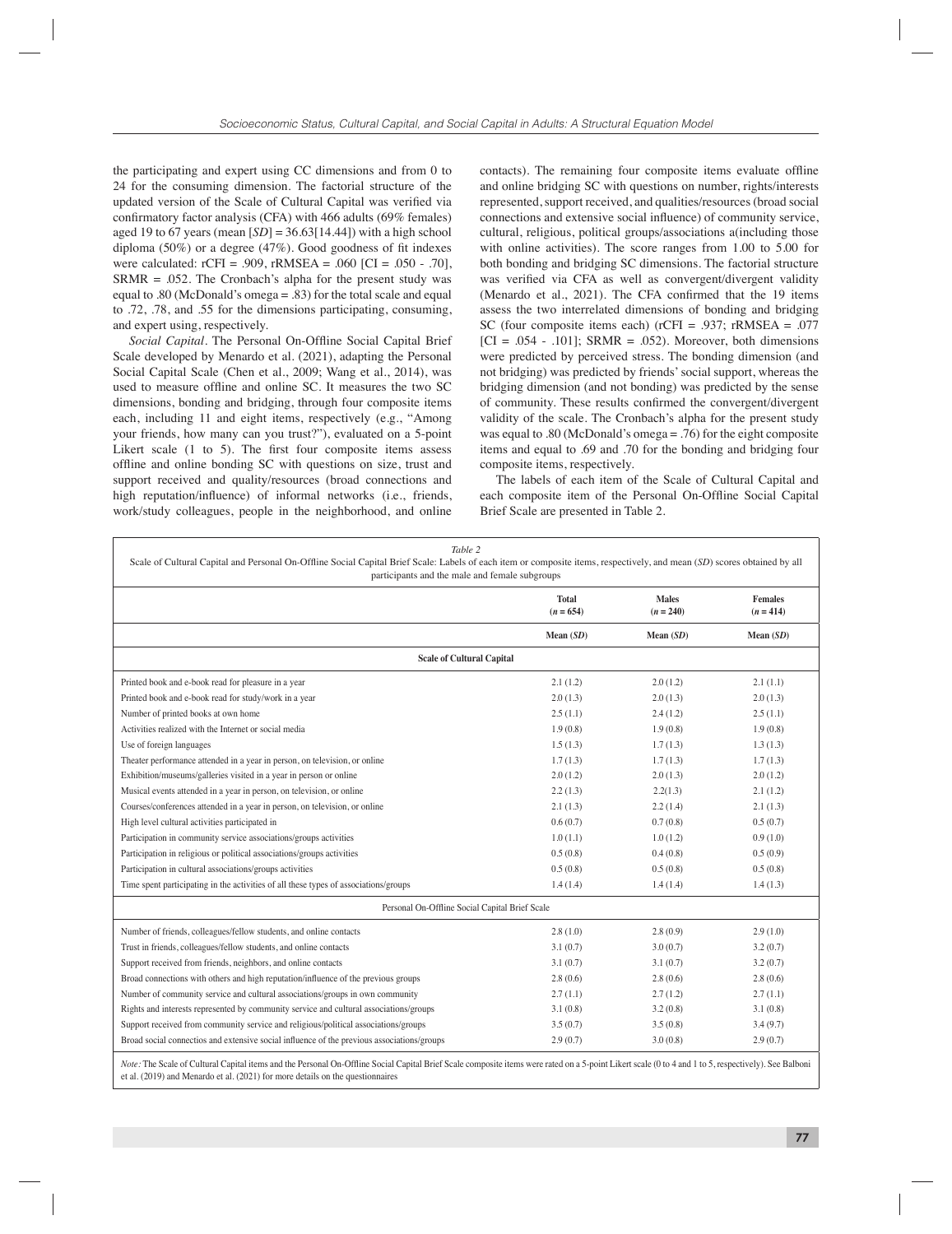*Social Desirability.* The BIDR-6 (Bobbio & Manganelli, 2011) is made up of 16 items with a 6-point Likert scale and is used to evaluate the unconscious tendency to provide honest but positively biased responses, as well as the habitual and conscious presentation of a favorable public image. Individuals with a total score exceeding the 95<sup>th</sup> centile of the normative sample were identified as simulators. This scale has been reported to show adequate reliability and validity (Bobbio & Manganelli, 2011). The Cronbach's alpha for the present study was equal to .62.

#### *Procedure*

An online questionnaire including all instruments was generated using Google Forms. Two versions were available to counterbalance the order of the Scale of Cultural Capital and the Personal On-Offline Social Capital Brief Scale (CC-SC in 51%) of cases, SC-CC in 49% of cases). The BIDR-6 and demographic questions were always placed at the end.

Data collection took place between October 2017 and November 2019. Trained researchers disseminated the online questionnaire via the most popular Facebook groups in Perugia and in the following services/institutes located in the municipality of Perugia: cultural, community service, religious, political, and recreational groups/ associations; public and private schools (from kindergarten to high school); public universities (Università degli Studi and University for Foreigners); student dorms; protective services; shops; and factories. The researchers did not know the aims of the study, were trained on reaching out to the participants and the information to provide them. The same written instructions were given to all the participants.

# *Data analysis*

As shown in Figure 1, the path diagram of the structural equation model investigated age as an observed variable that predicted the two interrelated educational level and occupational prestige observed variables. Both educational level and occupational prestige predicted the two interrelated latent variables CC and SC. CC was measured with the observed variables corresponding to the measurement of participating, consuming, and expert using dimensions. SC was measured with the observed variables corresponding to the measurement of bonding and bridging dimensions.

The goodness of fit of this model was investigated through the structural equation modeling (SEM) R package Lavaan (Rosseel, 2012) using the maximum likelihood (ML) estimator. Goodness of fit was evaluated using the chi-square statistic  $(\chi^2)$ , the comparative fit index (CFI), the root-mean-square error of approximation (RMSEA) with associated  $95\%$  confidence intervals (CI), and the standardized root-mean-square residual (SRMR) (Schermelleh-Engel et al., 2003). Values higher than .95 for CFI, smaller than .05 for RMSEA, and smaller than .08 for SRMR suggest a reasonable fit (Hu & Bentler, 1999; Schermelleh-Engel et al., 2003). The reported models are the final models after a stepwise removal strategy of the statistically nonsignificant paths until only statistically significant paths remained (and modification indices suggested no relevant modifications). The model was verified for all participants and for males and females separately.

We also checked whether the model performed better than three alternative nested models obtained by collapsing in one latent variable educational level and occupational prestige (Model A1), CC and SC (Model A2), or both couple of variables (Model A3). We used ΔCFI to compare the alternatives models with the chosen model, and  $\Delta$ CFI value  $> 0.01$  indicated a deterioration in the fit (Cheung & Rensvold, 2002). Finally, Akaike's Information Criterion (AIC) was generated, with a lower value indicating a better fitting model (Schermelleh-Engel et al., 2003).

In accordance with Tabachnick and Fidell's (2013) suggestions, the presence of univariate outliers (e.g., participants with a *z* value higher than  $|3.29|$ ) and multivariate outliers (e.g., participants for which the probability associated with the Mahalanobis distance was lower than .001) was checked for all observed variables. The normality of the univariate distribution was verified by computing asymmetry and kurtosis values, considering as appropriates the indices included in the range of -1.00 to 1.00. The normality of the multivariate distribution was verified using Mardia's test.

## Results

Four univariate and one multivariate outliers were excluded. Table 2 and Table 1 present the means (*SD*) scores for each item or composite item and each dimension of the Scale of Cultural Capital and Personal On-Offline Social Capital Brief Scale. All observed variables were normally distributed (skewness and kurtosis were



**Figure 1.** Path diagram of the hypothesized structural equation model of the relationships between age, educational level, occupational prestige, Cultura Capital (CC) and Social Capital (SC)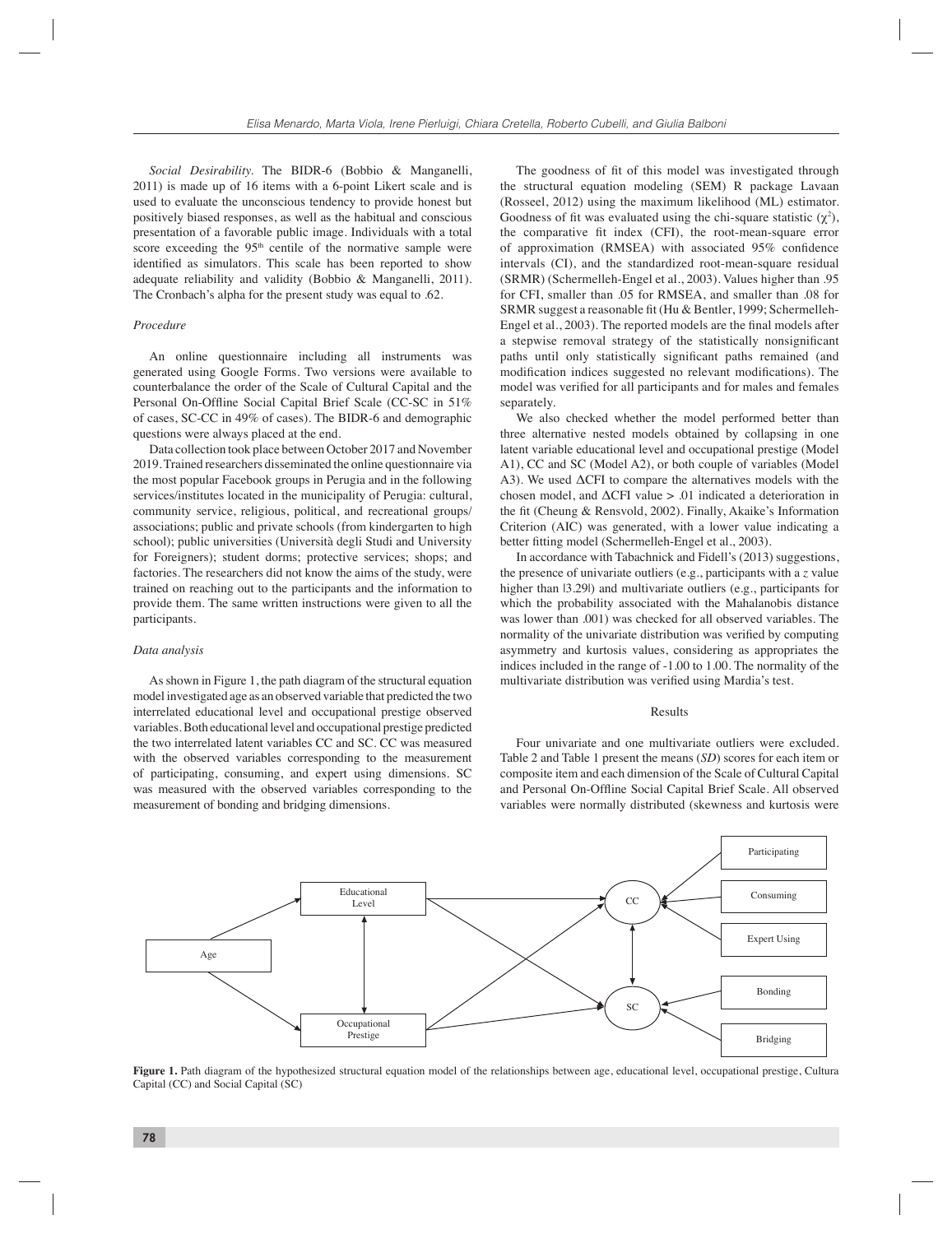between approximately -1 and +1). The calculated Mardia's index was equal to 12.6 and was slightly higher than the critical value of 12 (equal to  $k(k+1)$  with  $k = 3$ ), suggesting that the data were not multivariately normally distributed. However, given the large number of participants of the present study, the used ML estimator can be considered valid even when the assumption of normality is not respected (Pek et al., 2018).

The resulting model for all participants  $(n = 654)$  showed good fit indices: CFI = .97; RMSEA = .073 [CI = .053 - .095]; SRMR = 0.031;  $\chi^2_{(11)} = 49.84$ ,  $p < .001$ ; AIC = 25,601. As shown in Figure 2, CC was well measured by the three dimensions participating, consuming, and expert using. SC was well measured by the two dimensions bonding and bridging. Age positively predicted educational level and occupational prestige and positively directly affected CC. Educational level and occupational prestige were positively correlated, and both affected CC positively and SC negatively. CC and SC were negatively correlated. Moreover, age was negatively correlated with the expert using CC dimension. The participating CC dimension and the bridging SC dimension

were negatively correlated. Age also had an indirect effect on CC through educational level ( $\beta$  indirect = .10; *SE* = .002;  $p < .001$ ) and occupational prestige ( $\beta$  indirect = .07; *SE* = .004;  $p = .010$ ) and on SC through only educational level ( $\beta$  indirect = -.05; *SE* = .001;  $p = .002$ ). The explained variance of CC was 35%, and that of SC was 13%.

The model was replicated in the female subgroup  $(n = 414)$  with good indices: CFI = .97; RMSEA = .068 [CI = .042 -.096]; SRMR = 0.030;  $\chi^2$ <sub>(11)</sub> = 32.26, *p* = .001) (see Figure 3). Only the negative effect of occupational prestige on SC was not observed. Age had an indirect effect on CC through educational level ( $\beta$  indirect = .07;  $SE = .002$ ;  $p < .001$ ) and occupational prestige ( $\beta$  indirect = .09;  $SE = .005$ ;  $p = .014$ ) and on SC through only educational level ( $\beta$  indirect = -.06; *SE* = .002;  $p = .006$ ). The explained variance of CC was 32%, and that of SC was 13%.

The resulting model had good indices also in the male subgroup (*n* = 240): CFI = .98; RMSEA = .073 [CI = .035 - .112]; SRMR  $= 0.036$ ;  $\chi^2_{(11)} = 25.25$ ,  $p = .008$  (see Figure 4). However, it was simpler, given that the negative effect of educational level on



**Figure 2.** Structural equation model of the relationships between age, educational level, occupational prestige, Cultural Capital (CC) and Social Capital (SC) in all the participants  $(n = 654)$ 



**Figure 3.** Structural equation model of the relationships between age, educational level, occupational prestige, Cultural Capital (CC) and Social Capital (SC) in the female subgroup  $(n = 414)$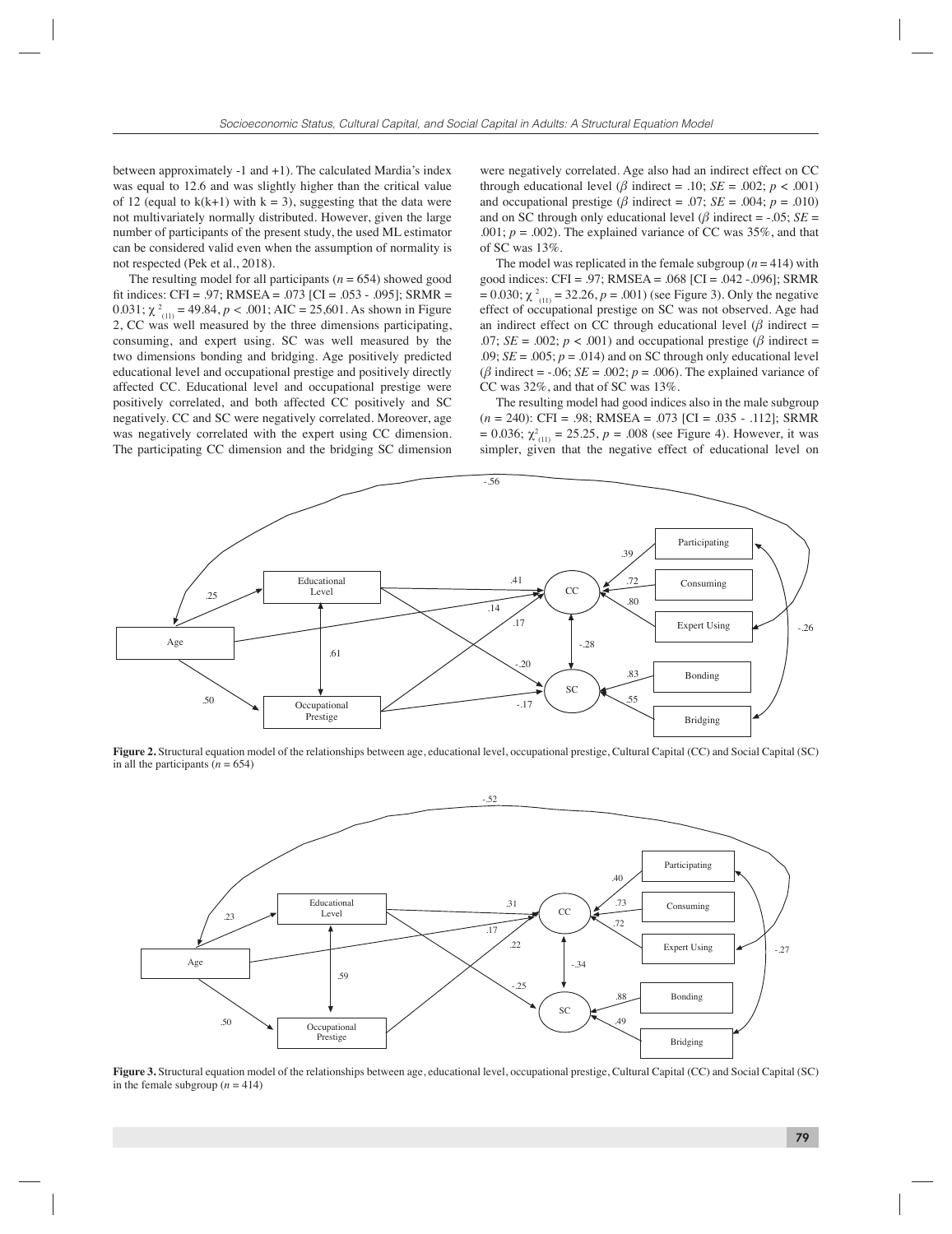

**Figure 4.** Structural equation model of the relationships between age, educational level, occupational prestige, Cultural Capital (CC) and Social Capital (SC) in the male subgroup  $(n = 240)$ 

SC and the positive effects of age and occupational prestige on CC were not significant. Age had an indirect effect only on CC through educational level ( $\beta$  indirect = .15; *SE* = .004;  $p < .001$ ). The explained variance of CC was 38%, and that of SC was 11%.

The verified alternative models all had worse indexes of goodness:

- Model A1: CFI = .90; RMSEA = .112 [CI = .096 .129]; SRMR = 0.056;  $\chi^2_{(16)}$  = 147.00,  $p < .001$ ; AIC 25,688; ΔCFI  $= 0.69$
- Model A2: CFI = .79; RMSEA = .162 [CI = .146 .178]; SRMR =  $0.075$ ;  $\chi^2_{(17)}$  = 308.04,  $p < .001$ ; AIC 25,846;  $\Delta$ CFI  $= .178$ ;
- Model A3: CFI = .82; RMSEA = .142 [CI = .127 .158]; SRMR =  $0.074$ ;  $\chi^2_{(18)} = 256.59$ ,  $p < .001$ ; AIC 25,793;  $\Delta$ CFI  $=.149.$

#### Discussion

This study aimed to develop a structural equation model representing how age affects the relationships between the components of SCL for males and females: SES, CC, and SC. Previous studies (Balboni et al., 2021; Bacherini et al., 2021; Menardo et al., 2017; Pellicci et al., 2015) have investigated how the three SCL dimensions affect individual behaviors. However, a structural equation model with all SCL dimensions has never been developed. Data were collected only in a medium-size town to keep the effect of the community in which individuals live on SCL constant.

The multidimensional structure of CC and SC was confirmed. Consistent with the literature (Balboni et al., 2019), CC is composed of three dimensions: participation in group activities, consumption, and expert using. Similarly, as already reported (Chen et al., 2009; Menardo et al., 2021), SC is composed of two dimensions, bonding and bridging SC.

In both males and females, age positively affects educational level, and occupational prestige, i.e., older individuals are more educated and have more prestigious occupations. The effect of age on occupational prestige is consistent with previous studies (Cheng & Furnham, 2012; Tomlinson et al., 2018). In contrast, the positive effect of age on educational level is quite unexpected because younger people generally have a higher education level (ISTAT, 2011). This unexpected result may be due to the fact that Perugia is a university town; among the employed people, 73% of those aged 55 to 74 had reached at least the high school level.

Consistent with previous studies (Becker & Blossfeld, 2017; Cheng & Furnham, 2012; von Stumm et al., 2010), the two SES indicators, i.e., educational level, and occupational prestige, were positively correlated: higher occupational prestige was observed in people with higher educational levels. However, their effects on CC and SC were different for males and females. Educational level affected positively CC for both males and females and negatively SC for females only. Occupational prestige affected positively CC for females and negatively SC for males.

Regarding CC, people with higher educational levels and higher occupational prestige more frequently have or use cultural products, attend cultural events, or participate in cultural or community groups (e.g., Christin, 2012; De Graaf et al., 2000; DiMaggio, 2004; Roose, 2015; Willekens & Lievens, 2014). This confirms that schools and universities provide instruments and abilities to understand and appreciate cultural products (Bourdieu & Passeron, 1970). Furthermore, people with higher educational levels tend to have higher incomes (ISTAT, 2011), which allows them to acquire more CC during their lifetimes. The positive effect of occupational prestige on CC for females but not for males may be due to the fact that females are more likely than males to work in the culture production and educational sectors (Collins, 1988) and that these occupations are associated with a higher level of CC (Christin, 2012). Regarding SC, the negative effect of educational level for females and of occupational prestige for males is consistent with previous findings (Ajrouch et al., 2005): females with a higher education level tend to have less proximal networks, whereas males with a higher occupational level show a reduction in SC, especially late in life.

Consistent with the literature (DiMaggio & Mukhtar, 2004; Toepoel, 2011), we found in females a direct positive effect of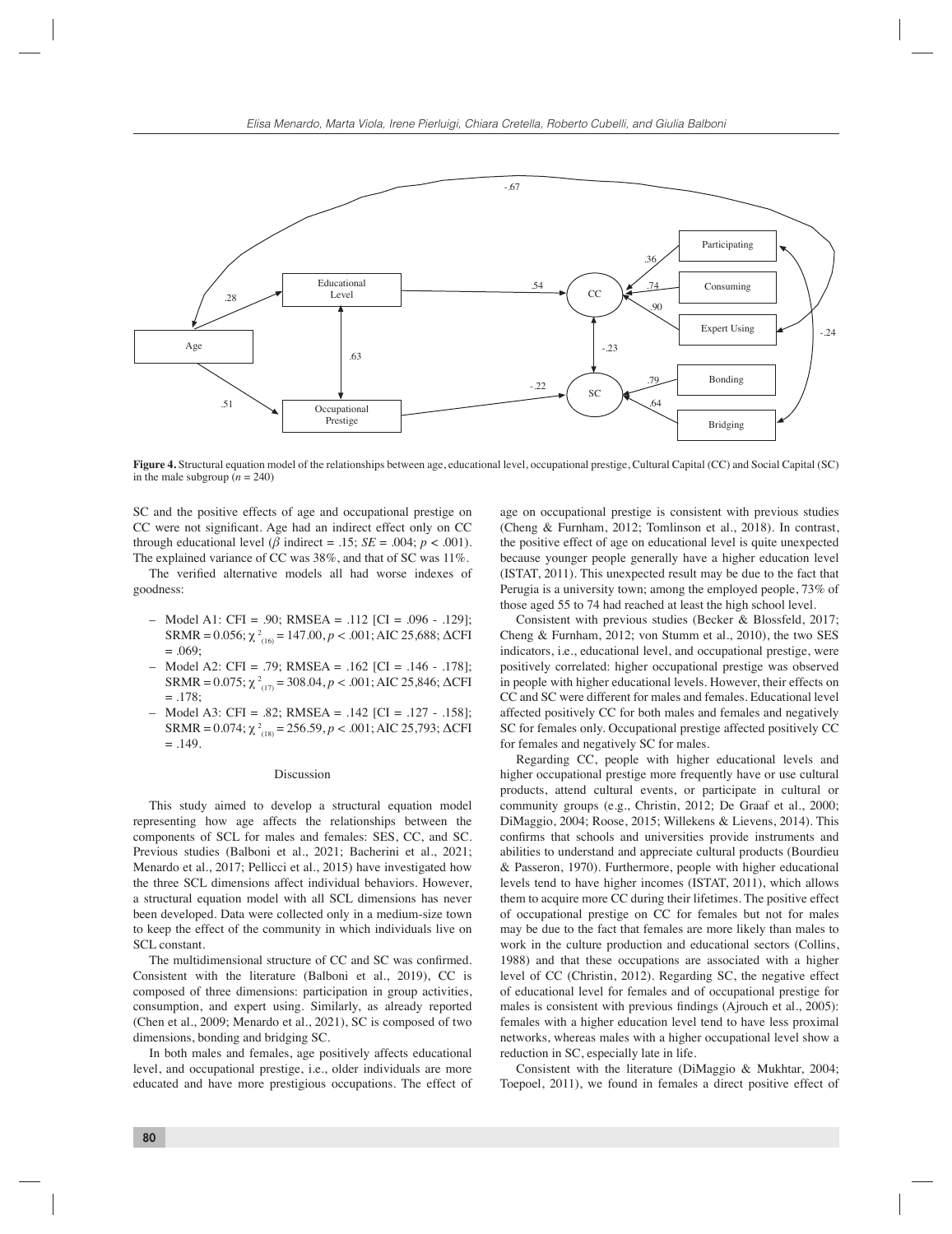age on CC that was partially mediated by educational level and occupational prestige. Therefore, older women have more CC than younger people. This may be due to expanded cultural interest, at least in part due to the major economic resources derived from a higher educational level and occupational prestige. In males, the positive effect of age on CC appears to be mediated by educational level only; it seems that older males have a higher CC only if they have a higher educational level. Finally, consistent with the literature, age has a negative effect on SC that is mediated by educational level in females. That is, for older females, a higher educational level seems to lead to a lower level of SC.

In both males and females, we found a negative correlation between age and the CC expert user dimension. Younger people use foreign languages or the Internet (ISTAT, 2019) and create or perform art more than older people. As in previous studies (e.g., Toepoel, 2011), no difference in participating behavior was found.

Finally, a higher CC was associated with a lower SC and vice versa. In a previous investigation on the relationship only between CC and SC (Balboni et al., 2019), a positive effect between these two dimensions was found, but the participants were younger and had a lower educational level.

The global picture we have obtained with structural equation modeling allows us to understand that the three dimensions of SCL have a hierarchical relationship, with the interrelated indicators of SES, educational level and occupational prestige, affecting the interrelated dimensions of CC and SC. This hierarchical relationship must be properly taken into account in studies on the effects of SCL on human behavior. Within this global picture, the system of relationships is simpler for males than females, with educational level being less relevant to the other constructs in males.

The present study presents some limitations. First, the convenience sampling procedure of the participants. Therefore, to reach out to individuals with sociodemographic characteristics similar to the general population, we disseminated the survey not only on social networks, which presents some critical issues (Wright, 2005; Thompson et al., 2003), but also on several local institutions/services with different users: cultural, community service, religious, political, and recreational groups/associations; public and private schools and universities; student dorms; protective services; shops; and factories. In this way, except for educational level, it was possible to collect a sample with age and gender similar to the Italian general population (ISTAT, 2021) and heterogeneous for the occupation. Perugia, where the survey was conducted, is a university city with a high percentage of individuals with high levels of education and occupational prestige. Keeping the context constant makes the relationships found more valid. However, the results cannot be generalized to participants with

a lower educational level and less occupational prestige. Future studies should investigate the model in different contexts (i.e., communities with lower SES).

Moreover, several strategies were followed to standardize test administration across sites and to control measurement errors (e.g., training researchers, counterbalancing the order of the questionnaires, standardized written instructions for the participants, excluding potential simulators). However, the situation and the individuals' conditions when filling out the questionnaires were not controllable with an online survey.

Finally, it is possible that during life, SCL dimensions influence each other in a circular way, starting with parental SCL. Parents orient the development of CC and SC. Adolescents' CC and SC influence their final educational level and occupational choice. Adults' occupational prestige and educational level influence their own CC, SC, and those of their sons and daughters (if they exist). To investigate the interactions across generations, longitudinal data are needed.

Despite these limitations, this study is novel in that it elucidates the relationships among SCL dimensions in adulthood. Interestingly, we highlight that education level for females and occupation prestige for males can negatively impact the development of SC, whereas a higher SES is usually associated with greater opportunities. Instead of a unique measure of SES, researchers should investigate the effect of SES dimensions separately.

# Acknowledgments

The authors thank Luana Angelini and Simona Di Camillo for their help in data collection and all the individuals who participated in the study.

# Funding

This study was partially funded by the University of Perugia, Fondo di funzionamento per la ricerca dipartimentale Anno 2020.

## Ethical Standards

This study was conducted in accordance with the ethical standards laid down in the 2013 Fortaleza version of the Declaration of Helsinki. Informed consent was obtained from each participant. The Institutional Review Board Comitato Universitario di Bioetica, Università degli Studi di Perugia, approved the study procedure and all study documents (#2018-03R).

#### Conflict of Interest

The authors declare that they have no conflict of interest.

#### References

- Ajrouch, K. J., Blandon, A. Y., & Antonucci, T. C. (2005). Social networks among men and women: The effects of age and socioeconomic status. *The Journals of Gerontology Series B: Psychological Sciences and Social Sciences, 60*(6), S311-S317. https://doi.org/10.1093/ geronb/60.6.s311
- Bacherini, A., Igliozzi, R., Cagiano, R., Mancini, A., Rebecchini, G., Tancredi, R., Muratori, F., & Balboni, G. (2021). Emotional and

behavioral problems of toddlers with ASD: Effects of parents' sociocultural level and individual factors. *Research in Developmental Disabilities, 119,* 104106. https://doi.org/doi.org/10.1016/j.ridd.2021. 104106

Balboni, G., Bacherini, A., Rebecchini, G., Cagiano, R., Mancini, A., Tancredi, R., Igliozzi, R., & Muratori, F. (2021). Individual and environmental factors affecting adaptive behavior of toddlers with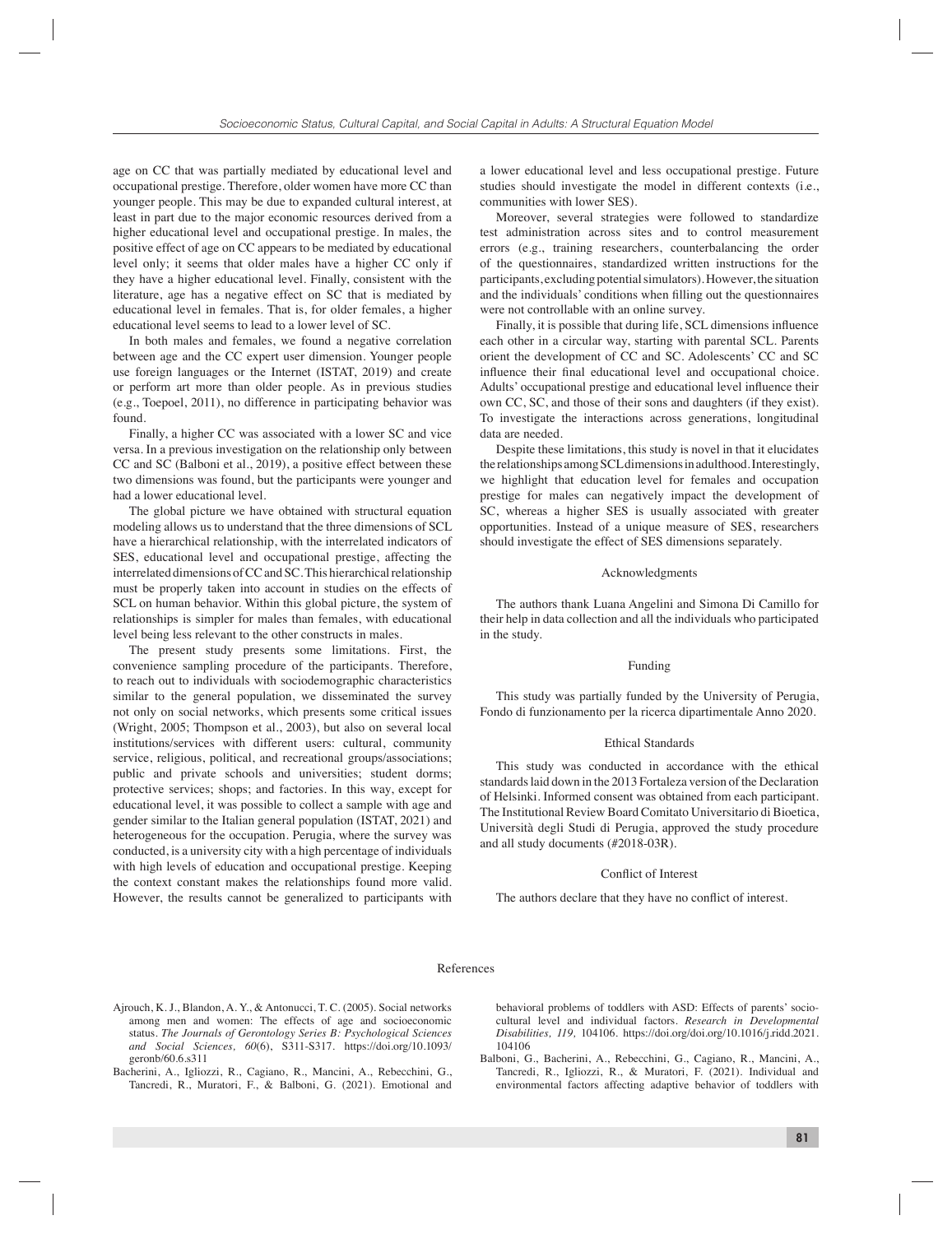autism spectrum disorder: Role of parents' socio-cultural level. *Journal of Autism and Developmental Disorders, 51*, 3469-3482. https://doi. org/10.1007/s10803-020-04803-x

- Balboni, G., Menardo, E., & Cubelli, R. (2019). Development and validation of the scale of cultural capital. *Testing, Psychometrics, Methodology in Applied Psychology (TPM)*, *26*(1), 149-175. https://doi.org/10.4473/ TPM26.1.8
- Barbosa Neves, B., Fonseca, J.R.S., Amaro, F., & Pasqualotti, A. (2018). Social capital and Internet use in an age-comparative perspective with a focus on later life. *PLoS ONE*, *13*(2), Article e0192119. https://doi. org/10.1371/journal.pone.0192119
- Baum, F. E., Bush, R. A., Modra, C. C., Murray, C. J., Cox, E. M., Alexander, K. M., & Potter, R. C. (2000). Epidemiology of participation: An Australian community study. *Journal of Epidemiology & Community Health, 54*(6), 414-423. https://doi.org/10.1136/jech.54.6.414
- Becker, R., & Blossfeld, H. P. (2017). Entry of men into the labour market in West Germany and their career mobility (1945-2008). A longterm longitudinal analysis identifying cohort, period, and life course effects. *Journal of Labour Market Research, 50*, 113-130. https://doi. org/10.1007/s12651-017-0224-6
- Bertocchi, G., & Bozzano, M. (2020). Gender gaps in education. In K. Zimmermann (Ed.), *Handbook of labor, human resources and population economics* (pp. 1-31). Springer, Cham. https://doi.org/10.1007/978-3- 319-57365-6\_26-1
- Bihagen, E., & Katz-Gerro, T. (2000). Culture consumption in Sweden: The stability of gender differences. *Poetics, 27*(5-6), 327-349. https:// doi.org/10.1016/S0304-422X(00)00004-8
- Bobbio, A., & Manganelli, A. M. (2011). Measuring social disability responding. A short version of Paulhus' BIDR 6. *Testing Psychometrics, Methodology in Applied Psychology, 18,* 117-135. https://doi. org/10.4473/TPM.18.2.4
- Bornstein, M. H., & Bradley, R. H. (2003). *Socioeconomic status, parenting, and child development.* Lawrence Erlbaum Associates.
- Bourdieu, P. (1986) The forms of capital. In J. Richardson (Ed.), *Handbook of theory and research for the sociology of education* (pp. 241-258). Greenwood.
- Bourdieu, P., & Passeron, J. C. (1970). *La reproduction (the reproduction)*. Editions de Minuit.
- Breen, R., Luijkx, R., Müller, W., & Pollak, R. (2010). Long-term trends in educational inequality in Europe: Class inequalities and gender differences. *European Sociological Review, 26*(1), 31-48. https://doi. org/10.1093/esr/jcp001
- Bronfenbrenner, U., & Evans, G. W. (2000). Developmental science in the 21st century: Emerging questions, theoretical models, research designs and empirical findings. *Social Development*, 9(1), 115-125. https://doi. org/10.1111/1467-9507.00114
- Buchmann, C. (2002). Measuring family background in international studies of education: Conceptual issues and methodological challenges. In A.C. Porter & A. Gamoran (Eds.), *Methodological advances in crossnational survey of educational achievement* (pp. 150-197). National Academy Press.
- Chang, P. F., Choi, Y. H., Bazarova, N. N., & Löckenhoff, C. E. (2015). Age differences in online social networking: Extending socioemotional selectivity theory to social network sites. *Journal of Broadcasting & Electronic Media, 59*(2), 221-239. https://doi.org/10.1080/08838151.2 015.1029126
- Chen, X., Stanton, B., Gong, J., Fang, X., & Li, X. (2009). Personal Social Capital Scale: An instrument for health and behavioral researchers. *Health Education Research, 24*(2), 306-317. https://doi.org/10.1093/her/cyn020
- Cheng, H., & Furnham, A. (2012). Childhood cognitive ability, education, and personality traits predict attainment in adult occupational prestige over 17 years. *Journal of Vocational Behavior, 81*(2), 218-226. https:// doi.org/10.1016/j.jvb.2012.07.005
- Cheung, G. W., & Rensvold, R. B. (2002). Evaluating Goodness-of-Fit Indexes for Testing Measurement Invariance. *Structural Equation Modeling: A Multidisciplinary Journal*, *9*(2), 233-255. https://doi. org/10.1207/S15328007SEM0902\_5
- Christin, A. (2012). Gender and highbrow cultural participation in the United States. *Poetics, 40*(5), 423-443. https://doi.org/10.1016/j. poetic.2012.07.003
- Chung, H., & Van der Horst, M. (2018). Flexible working and unpaid overtime in the UK: The role of gender, parental and occupational status.

*Social Indicators Research, 151*, 495-520. https://doi.org/10.1007/ s11205-018-2028-7

- Coleman, J. S. (1990). *The Foundations of Social Theory*. Harvard UP.
- Collins, R. (1988). Women and men in the class structure. *Journal of Family Issues, 9*(1), 27-50. https://doi.org/10.1177/019251388009001003
- Cornwell, B., Laumann, E. O., & Schumm, L. P. (2008). The social connectedness of older adults: A national profi le. *American Sociological Review, 73*(2), 185-203. https://doi.org/10.1177/000312240807300201
- Coscarelli, A., Balboni, G., & Cubelli, R. (2007). The problem of measuring the socio-cultural level in psychological research. In T.E. Scruggs & M.A. Mastropieri (Eds.), *Advances in Learning and Behavioral Disabilities, Volume 20: International perspectives* (pp. 163-180). Elsevier Science Ltd. https://doi.org/10.1016/S0735-004X(07)20007-2
- De Graaf, N. D., De Graaf, P. M., & Kraaykamp, G. (2000). Parental cultural capital and educational attainment in the Netherlands: A refinement of the cultural capital perspective. *Sociology of Education*, 92-111. https:// doi.org/10.2307/2673239
- De Hauw, Y., Grow, A., & Van Bavel, J. (2017). The reversed gender gap in education and assortative mating in Europe. *European Journal of Population, 33,* 445-474. https://doi.org/10.1007/s10680-016-9407-z
- DiMaggio, P. (2004). Gender, networks, and cultural capital. *Poetics, 2*(32), 99-103. https://doi.org/10.1016/j.poetic.2004.02.004
- DiMaggio, P., & Mukhtar, T. (2004). Arts participation as cultural capital in the United States, 1982–2002: Signs of decline? *Poetics, 32*(2), 169- 194. https://doi.org/10.1016/j.poetic.2004.02.005
- Dumais, S. A. (2002). Cultural capital, gender, and school success: The role of habitus. *Sociology of Education*, 44-68. https://doi. org/10.2307/3090253
- EUROSTAT (2021). Educational attainment statistics. https://ec.europa. eu/eurostat/statistics-explained/index.php/Educational\_attainment\_ statistics#:~:text=Level%20of%20educational%20attainment%20 by%20age,-The%20patterns%20of&text=In%202019%2C%20 80.8%20%25%20of%20people,74%20(see%20Table%201)
- Horvat, E. M., Weininger, E. B., & Lareau, A. (2003). From social ties to social capital: Class differences in the relations between schools and parent networks. *American Educational Research Journal, 40*(2), 319- 351. https://doi.org/10.3102/00028312040002319
- Hu, L., & Bentler, P. M. (1999). Cutoff criteria for fit indexes in covariance structure analysis: Conventional criteria versus new alternatives. *Structural Equation Modeling, 6,* 1-55. https://doi. org/10.1080/10705519909540118
- ISTAT (2011). Net income: Educational level of main income earner. https://dati.istat.it/Index.aspx?QueryId=22934&lang=en
- ISTAT (2019). Cittadini e ICT. Report anno 2019. https://www.istat.it/it/ fi les//2019/12/Cittadini-e-ICT-2019.pdf
- ISTAT (2021). *I.Stat. Popolazione e famiglie. Popolazione residente al 1° gennaio.* http://dati.istat.it/viewhtml.aspx?il=blank&vh=0000&vf=0& vcq=1100&graph=0&view-metadata=1&lang=it&QueryId=18460&m etadata=DCIS\_POPRES1
- Jeannotte, M. S. (2003). Singing alone? The contribution of cultural capital to social cohesion and sustainable communities. *International Journal of Cultural Policy, 9*(1), 35-49. https://doi.org/10.1080/10286 63032 00008 9507
- Kalmijn, M. (2003). Shared friendship networks and the life course: An analysis of survey data on married and cohabiting couples. *Social Networks, 25*(3), 231-249. https://doi.org/10.1016/S0378- 8733(03)00010-8
- Katz-Gerro, T. (2006). Comparative evidence of inequality in cultural preferences gender, class, and family status. *Sociological Spectrum, 26*(1), 63-83. https://doi.org/ 10.1080/02732170500368701
- Korpi, W., Ferrarini, T., & Englund, S. (2013). Women's opportunities under different family policy constellations: Gender, class, and inequality tradeoffs in Western countries reexamined. *Social Politics, 20*(1), 1-40. https://doi.org/10.1093/sp/jxs028
- Kreuter, M. W., & Lezin, N. (2002). Social capital theory. In DiClemente, R. J., Crosby R. A., & Kegler, M. C. (Eds). *Emerging theories in health promotion practice and research: Strategies for improving public health* (pp. 228-254). Jossey-Bass/Pfeiffer*.*
- Lambert, T. A., Eby, L. T., & Reeves, M. P. (2006). Predictors of networking intensity and network quality among white-collar job seekers. *Journal of Career Development, 32*(4), 351-365. https://doi. org/10.1177/0894845305282767